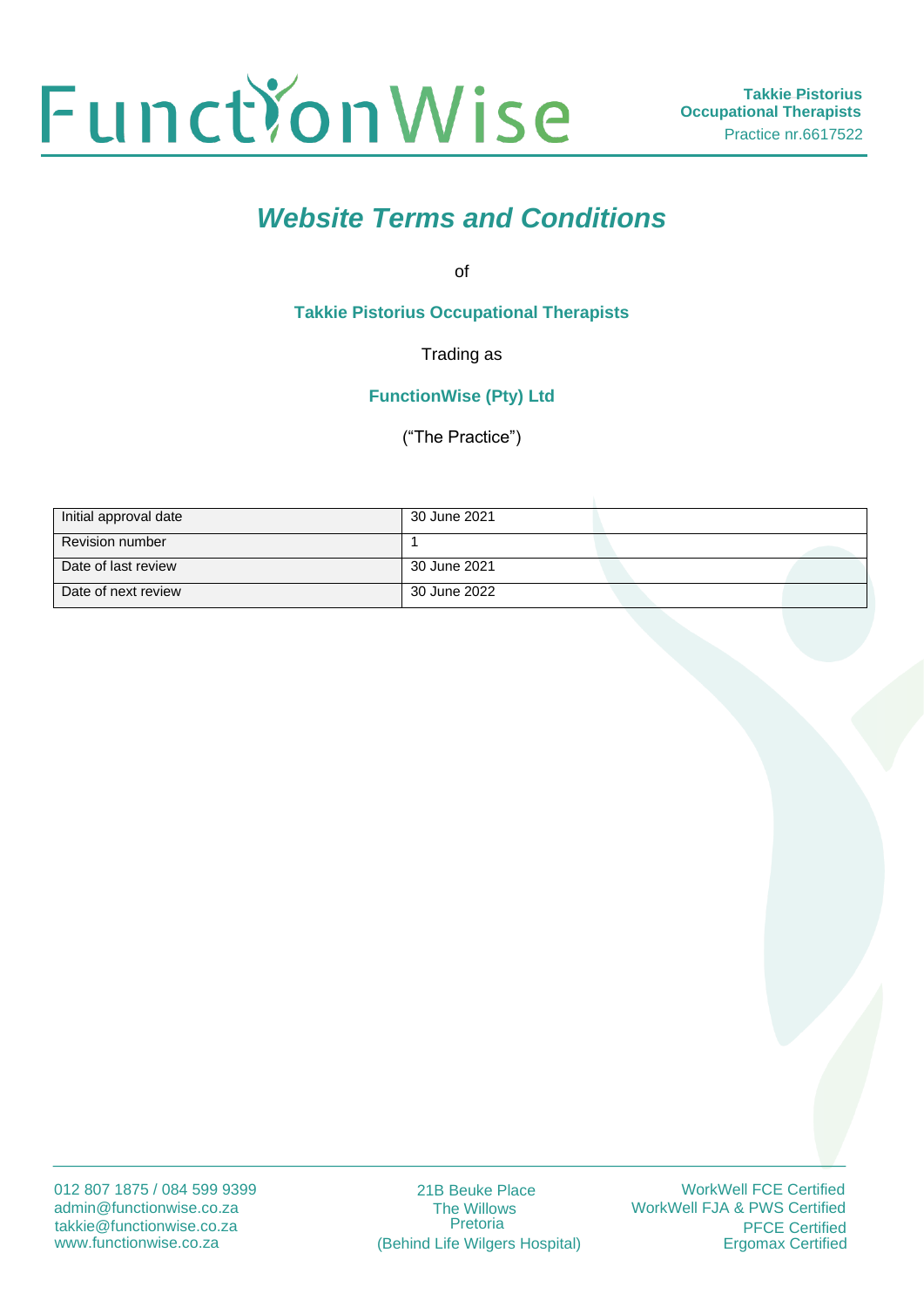

# **Table of Contents**

| $\mathbf{1}$ . |  |
|----------------|--|
| 2.             |  |
| 3.             |  |
| 4.             |  |
| 5.             |  |
| 6.             |  |
| 7.             |  |
| 8.             |  |
| 9.             |  |
| 10.            |  |
| 11.            |  |
| 12.            |  |
| 13.            |  |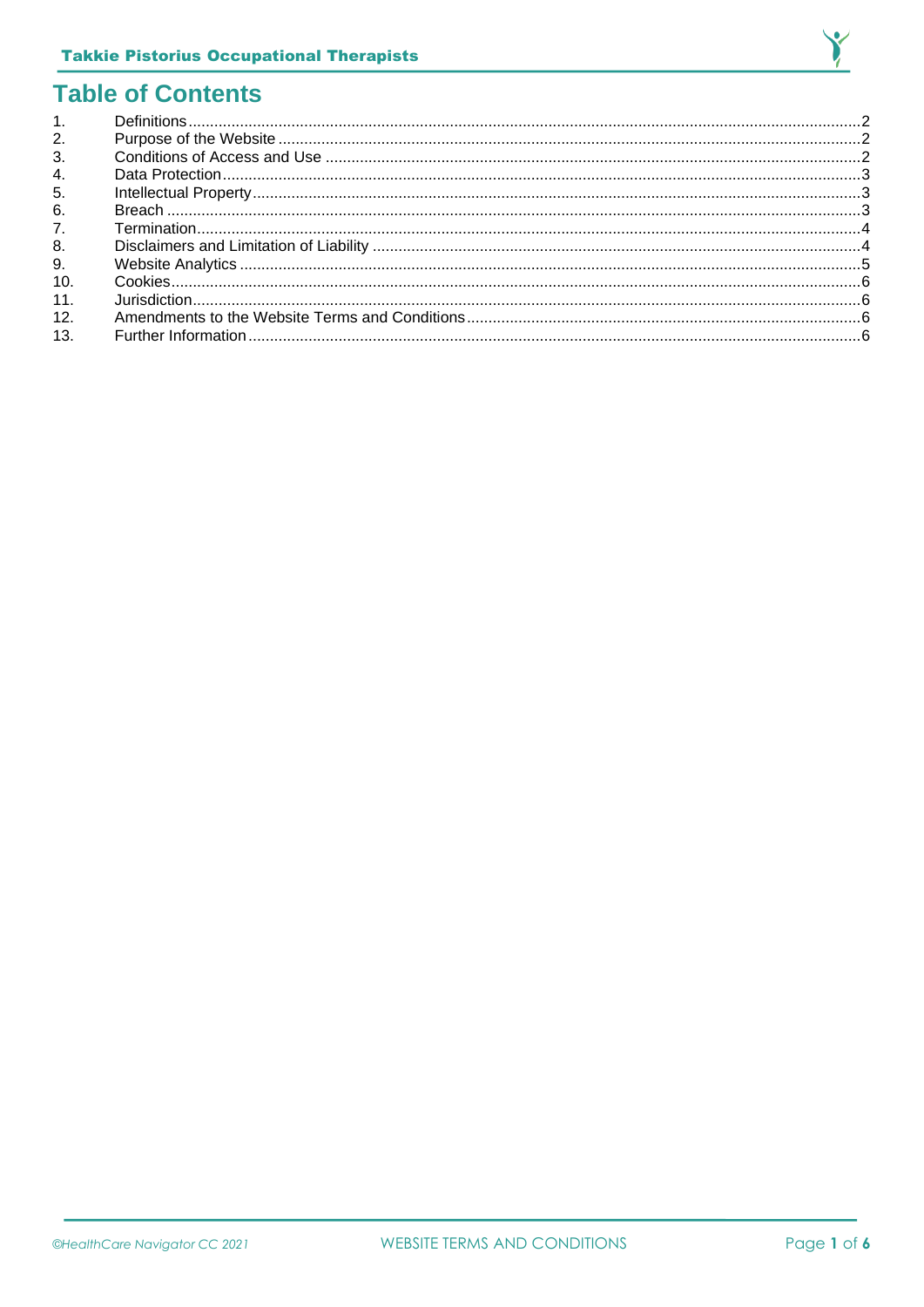**By using the website, you agree to be bound by the Website Terms and Conditions. All terms and conditions are material. Please review them carefully before proceeding. The Website Terms and Conditions apply to the website in its entirety including all services offered by or through the website.**

#### **COPYRIGHT NOTICE**

The contents of this website (including without limitation all articles, statements, text, images, logos, and design) are ©2017 FunctionWise. All rights reserved.

### <span id="page-2-0"></span>1. Definitions

- 1.1 **"IP address"** means a unique address that identifies a device on the Internet or a local network.
- 1.2 **"Personal information"** has the meaning assigned to it in the Protection of Personal Information Act (Act 4 of 2013), and **"information"** has a similar meaning unless the context requires otherwise, and includes any information that identifies or relates specifically to you such as your name, age, identity number, contact details, gender, practice details, qualifications and information you use to log onto the website.
- 1.3 **"Practice"** means FunctionWise (21B Beuke Place, The Willows, Pretoria).
- 1.4 **"Traffic data"** means any data processed for the purpose of conveyance of a communication on an electronic communications network in respect of that communication and includes data relating to the routing, duration or time of a communication.
- 1.5 **"Web browser"** means an application used to access and view this website such as Internet Explorer, Google Chrome and Safari.
- 1.6 **"Website"** means the internet website with the address<https://functionwise.co.za/> or any website with a URL that is validly registered to the practice.
- 1.7 **"You" / "your"** means the user of the website and the services offered by the practice on or through the website.

#### <span id="page-2-1"></span>2. Purpose of the Website

The main purpose of the website is to provide relevant information about the practice to patients and the public.

# <span id="page-2-2"></span>3. Conditions of Access and Use

- 3.1 **To avoid any confusion, you agree that the Website Terms and Conditions apply to your use of the website, any third-party website licensed to the practice and any information accessed via the website.**
- 3.2 If you use the website, you must keep your access details (including your username and password) confidential and not allow other people to use them. **You accept full responsibility for all activities that occur under your access details or password and accept responsibility for sharing your user name and password. Any use of your access details shall be regarded as if you were the person using such information.**
- 3.3 Materials from the website may be copied and distributed on a limited basis for non-commercial purposes only, provided that any material copied remains intact and that all copies include the following notice in a clearly visible position: **'Copyright © 2017 FunctionWise. All rights reserved.'** These materials are for personal use only. Any copying or redistribution for commercial purposes or for compensation of any kind requires prior written permission from the practice.
- 3.4 By using the website, you guarantee that you will not and you will not allow third parties on your behalf to
	- 3.4.1 make and distribute copies of the website;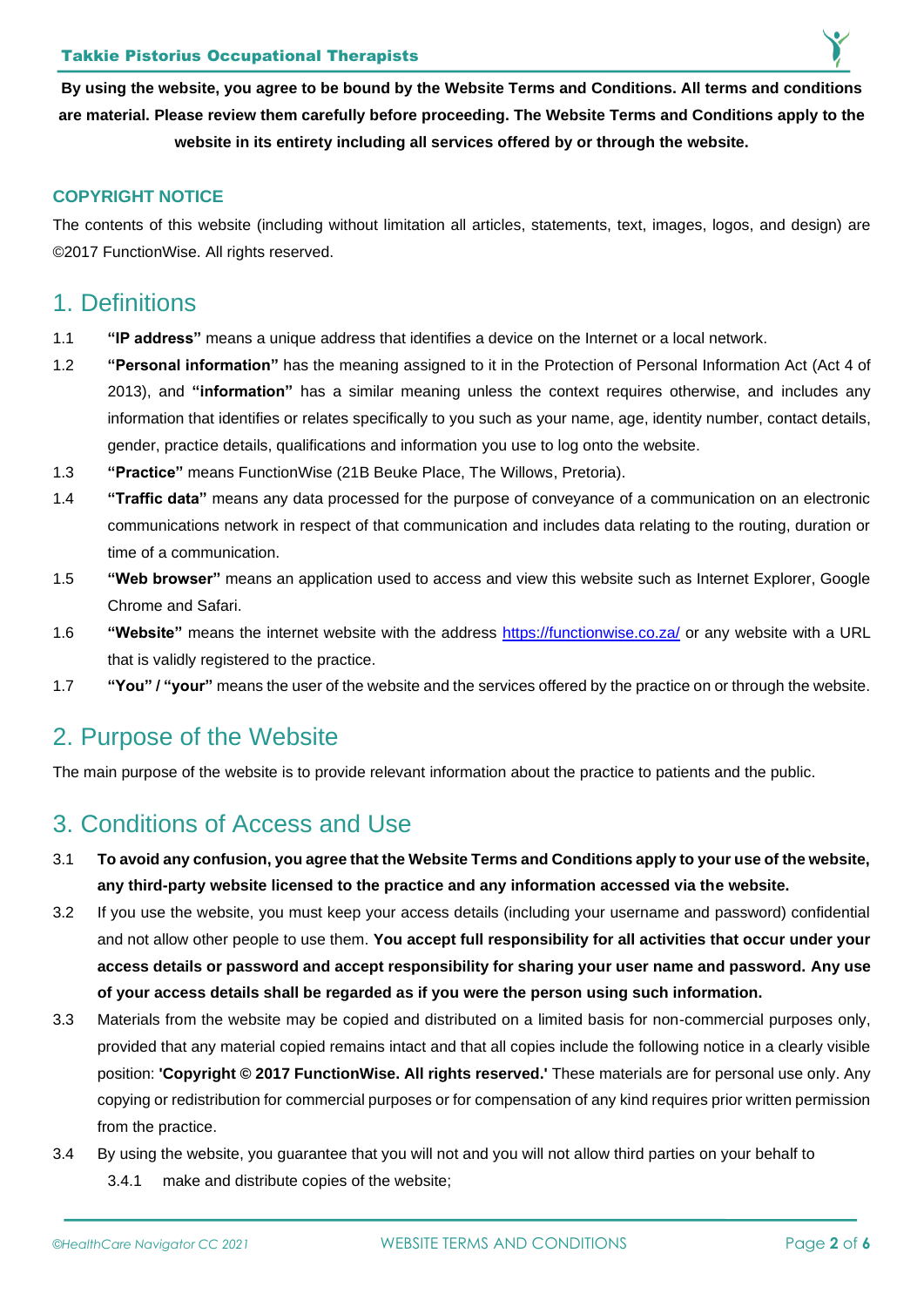#### Takkie Pistorius Occupational Therapists

- 3.4.2 attempt to copy, reproduce, alter, modify, reverse engineer, disassemble, decompile, transfer, exchange or translate the website; or
- 3.4.3 create derivative works of the website of any kind whatsoever.
- 3.5 You acknowledge that the terms of the agreement with your Internet provider will continue to apply when using the website. As a result, you may be charged by the Internet provider for access to network connection services for the duration of the connection while accessing the website or any such third-party charges as may arise. You accept responsibility for any such charges that arise.
- 3.6 If you are not the payer of the device being used to access the website, you will be assumed to have received permission from the payer for accessing and using the website.

## <span id="page-3-0"></span>4. Data Protection

- 4.1 The website contains confidential information, which is the property of the practice and/or its data subjects and/or its business partners. **Unauthorised disclosure and/or use of this information may incur civil or criminal liability.**
- 4.2 Any of your personal information available on the website and which you supply to the practice when using the website will be used by the practice in accordance with its **Privacy Policy** and subject to legislation.
- 4.3 **You guarantee that all information provided by you on or via the website is true, accurate, current and correct and you undertake to update the information as and when required.**
- 4.4 All information that you provide to the practice may be stored electronically and with third parties, which parties are bound by strict levels of confidentiality. **These electronic records shall be proof of the information unless you can prove otherwise.**
- 4.5 The practice takes all reasonable steps to protect your personal information and maintain confidentiality, including by making use of encryption technology. **However, the practice cannot guarantee the security or integrity of any information you transmit to it online and you agree that you do so at your own risk**.

# <span id="page-3-1"></span>5. Intellectual Property

- 5.1 All trademarks, copyright, database and other intellectual property rights of any nature in the website together with the underlying software code as well as any content made available on the website (e.g. text, graphics, logos, images, etc.) are owned either directly by the practice or by the practice's licensors unless expressly stated otherwise.
- 5.2 You do not obtain any trademark, copyright, database or any other intellectual property right of any nature or licence by using the website.
- 5.3 You are not granted any license or right to use any trademark without the practice's prior written permission and/or that of any third party.

### <span id="page-3-2"></span>6. Breach

**If you breach the Website Terms and Conditions, the practice shall have the right to claim damages of whatsoever nature from you, including special, incidental, consequential or indirect damages. In addition, the practice shall have the right to claim loss of profits and loss of business and to recover all legal costs on a scale as between attorney and own client from you.**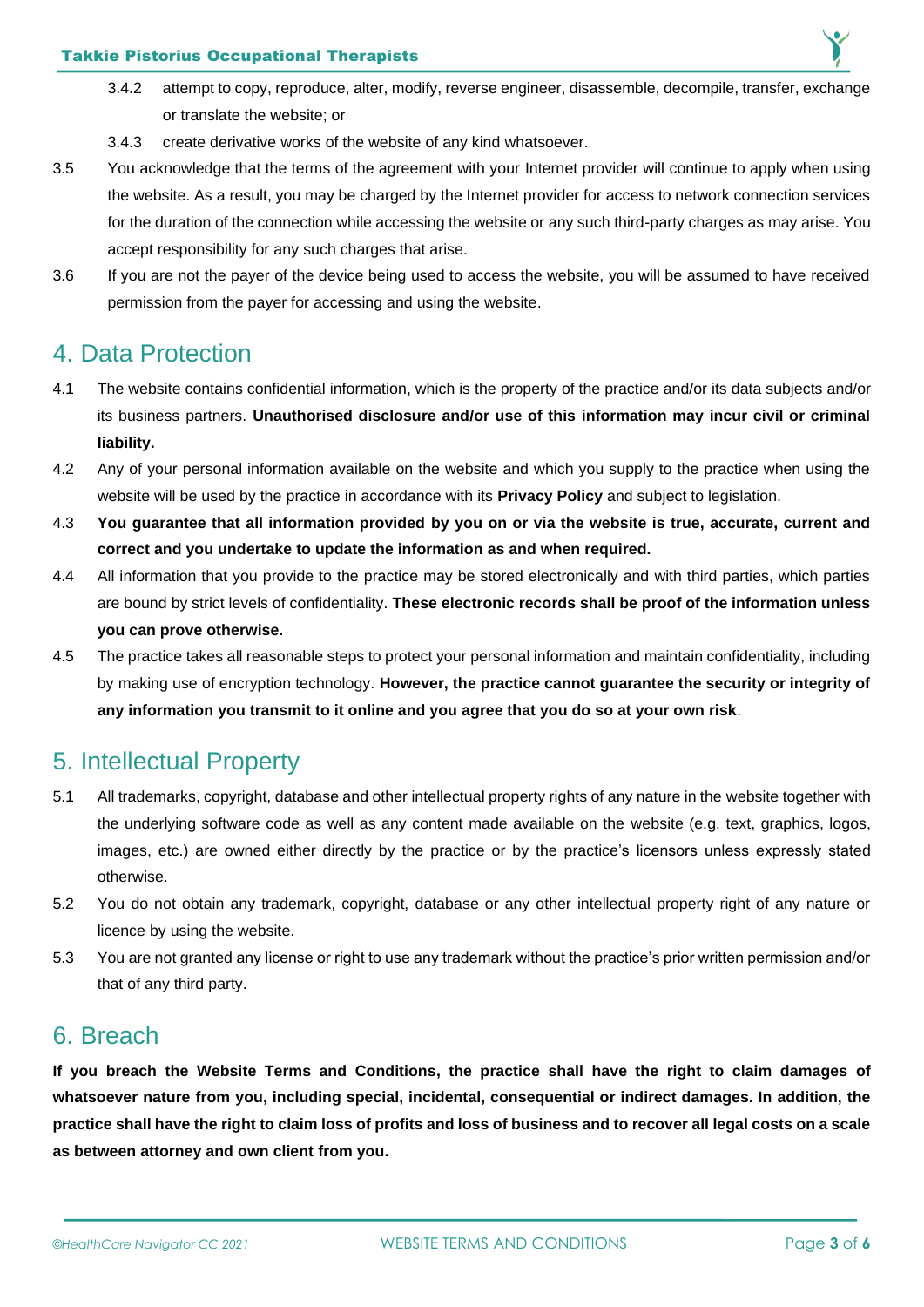# <span id="page-4-0"></span>7. Termination

- 7.1 The practice may in its sole discretion terminate your use of the website at any time by giving notice of termination to you, where this is possible.
- 7.2 You agree that the following actions shall constitute material breaches of the Website Terms and Conditions that shall result in the termination of your access to the website, if possible:
	- 7.2.1 signing in as, or pretending to be another person;
	- 7.2.2 transmitting material that violates, or could violate, the intellectual property rights or the privacy of others;
	- 7.2.3 using interactive services in a way that is intended to harm, or could result in harm to you or to other users of the website; or
	- 7.2.4 gathering information about others without obtaining prior written consent.
- 7.3 Upon termination of use as contemplated in this clause 7, the rights granted to you by the Website Terms and Conditions shall terminate.

# <span id="page-4-1"></span>8. Disclaimers and Limitation of Liability

- 8.1 The practice tries to ensure that the most sophisticated technology protects the information on the website. However, the practice cannot be held responsible for any consequences that may result from the unlawful breach of copyright or unlawful dissemination of information by third parties copying information off the website. If you suspect a breach or where a breach may have taken place and this comes to your knowledge, please contact the practice or the webmaster as soon as possible so that the problem can be addressed.
- 8.2 The website and all information, content, tools and materials are provided by the practice "as is" and on an "as available" basis without warranty of any kind.
- 8.3 The practice does not guarantee the operation of the website or the information content, tools or materials on the website.
- 8.4 While the practice makes every effort to ensure that the content and information on the website is complete, accurate and up-to-date, it makes no guarantee about the suitability of the products and services and provide no representation or warranty, express or implied, regarding the accuracy, correctness and completeness of information contained on the website.
- 8.5 The practice does not guarantee that the website, information, content, tools or materials included on the website, the practice's servers or any electronic communications sent by it are free from viruses or other harmful components.
- 8.6 The views and opinions expressed on this website, links or attachments hereto do not necessarily reflect the views and/or opinions of the practice. Regardless of the vast professional knowledge and scientific expertise in the field of Occupational Therapy that the practice possesses, it cannot inspect all information to determine the truthfulness, accuracy, reliability, completeness or relevance thereof.
- 8.7 Although the practice is fully committed to providing you with the best possible service, it shall not be responsible for:
	- 8.7.1 any interrupted, delayed or failed transmission, storage or delivery of information due to a power failure, equipment or software malfunction, natural disasters, fire, labour unrest, epidemics, pandemics, or any other cause beyond the reasonable control of the practice, or
	- 8.7.2 any inaccurate, incomplete or inadequate information supplied by you and obtainable from the website.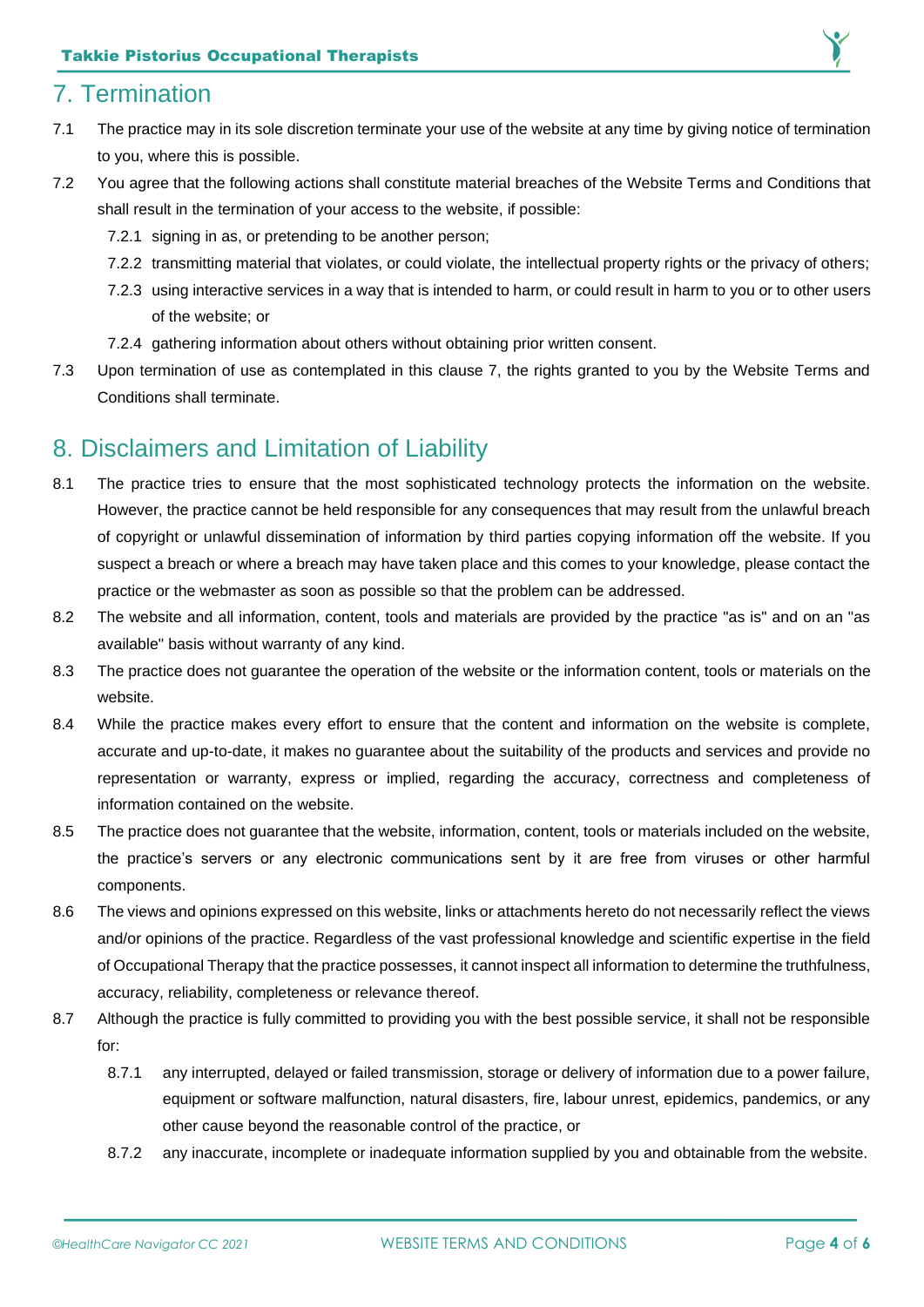#### Takkie Pistorius Occupational Therapists

- 8.8 The website and all of its component elements, including text, graphics, images, hyperlinks and other materials supplied by third parties, are for general educational purposes only and do not take the place of professional medical advice. To the extent that clinical information may be provided on the website, it is based on best practice and/or current research, recommendations and guidelines, which may change from time to time. The information provided does not replace the advice of a registered health care practitioner. You should not discontinue any treatment you may be receiving on the basis of information reflected on this website without first consulting your treating practitioner and you should seek professional advice should any symptoms you may be experiencing persist.
- 8.9 You agree to use the website at your own risk.
- 8.10 The practice, its directors / partners, employees, contractors and website contributors shall not be liable to you or any other person or entity for, and you agree to indemnify them against, any claim or damages of any kind, including for direct, indirect, special, incidental, punitive and/or consequential damages as well as loss of profit or the like whether or not in the contemplation of the parties, whether based on breach of contract, delict (including negligence), product liability or otherwise, arising from -
	- 8.10.1 your use of the website or from any information, content, tools or materials included on or otherwise made available to you through the website, including any damage or alteration to your equipment, including but not limited to computer equipment, handheld devices or mobile telephones;
	- 8.10.2 for any decision taken or acted upon as a result of reliance on the information or philosophies contained or expressed on the website;
	- 8.10.3 any of the events described in this clause 8;
	- 8.10.4 your actions or omissions that result in a breach of the Website Terms and Conditions;
	- 8.10.5 any links to other websites from the website. You also acknowledge that the practice cannot control the content of or the products and services offered on those websites; and/or
	- 8.10.6 a denial of access to the website should the practice have reason to believe that you are conducting activities that are illegal, abusive, would affect the integrity of the website or place the practice in disrepute.

#### <span id="page-5-0"></span>9. Website Analytics

You may visit the website without providing any personal information. The website servers will in such instances collect the IP address used by the data subject to access the website, but not the e-mail address or any other personal identifiable information. The information on IP addresses is aggregated to measure the number of visits, the average time spent at the website, pages viewed, etc. The practice analyses non-identifiable traffic data to improve its services, via a third-party programme, Google Analytics.

The practice may collect, hold and use statistical information about website visits to help it improve the website. Such information includes –

- your IP address;
- the research terms you used;
- the pages accessed on the website and the links visitors clicked on;
- the date and time you visited the website;
- the referring website (if any) through which you clicked through to our website; and
- the type of web browser you use.